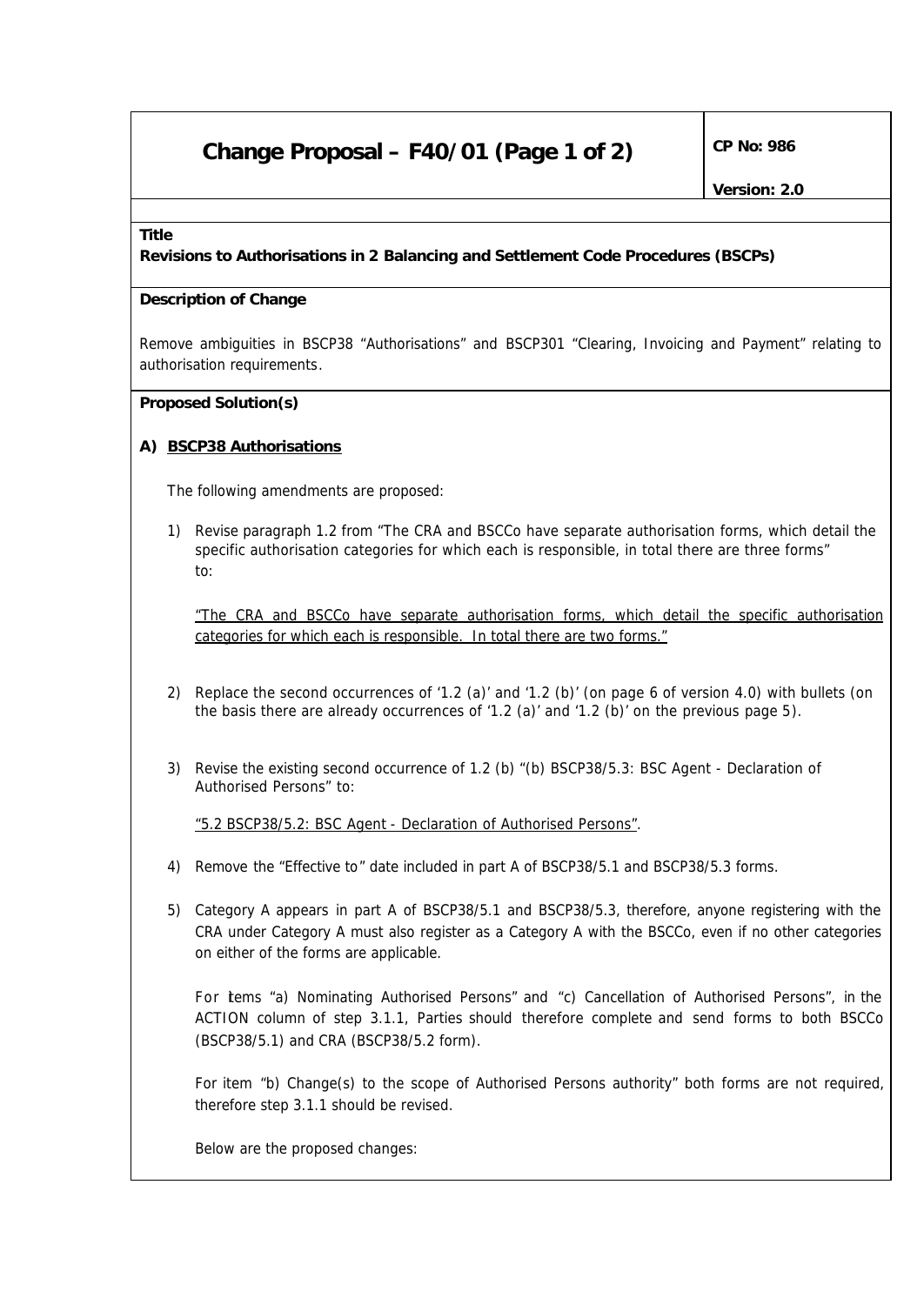| <b>REF</b> | <b>WHEN</b>    | <b>ACTION</b>                                                                                                                                                  | <b>FROM</b>                                                                | <b>TO</b>                                        | <b>INPUT INFORMATION</b><br><b>REQUIRED</b>                                                                                                                                                                                                                                                                                                  | <b>METH</b><br><b>OD</b> |
|------------|----------------|----------------------------------------------------------------------------------------------------------------------------------------------------------------|----------------------------------------------------------------------------|--------------------------------------------------|----------------------------------------------------------------------------------------------------------------------------------------------------------------------------------------------------------------------------------------------------------------------------------------------------------------------------------------------|--------------------------|
| 3.1.1      | As<br>required | Request<br>change<br>to<br>Authorisation Register in<br>form of:<br>a) Nominating Authorised<br>Persons and<br>b) Cancellation of<br><b>Authorised Persons</b> | Party,<br>ECVNA,<br>MVRNA.<br>MOA<br>or<br><b>PDSO</b><br>as<br>applicable | $CRA$ er<br>and<br><b>BSCCo</b> as<br>applicable | Completed relevant Declaration of Authorised<br>Persons Form, section 5.<br>Where a Party does not have a category A<br>Authorised Person registered with the CRA or<br>and BSCCo the relevant Declaration of<br>Authorised Persons Form be accompanied by<br>a letter on Company stationary and signed<br>by a registered Company Director. | Letter<br>fax            |
|            |                | c) Change(s) to the<br>scope of Authorised<br>Persons authority both<br>forms are not required                                                                 |                                                                            | CRA or<br>BSCCo, as<br>applicable                | Completed relevant Declaration of Authorised<br>Persons Form, section 5.<br>Where a Party does not have a category A<br>Authorised Person registered with the CRA or<br>BSCCo the relevant Declaration of Authorised<br>Persons Form be accompanied by a letter on<br>Company stationary and signed by a<br>registered Company Director.     |                          |

6) Additional text should be added at the end of paragraph 1.3 as follows:

*"For all the above a password should be provided on an individual not a company basis."*

7) Currently, the CRA uses BSCP38 Category N "Applicant Parties to register and Amend Banking Details with the FAA" in Section 4 (Authorisation Categories) when validating a BSC Party's Authorised Signature and/or Password on receipt of a BSCP301/06 "Minimum Eligible Amount Request". This is being confused with lodging credit. A separate category needs adding to Section 4, underneath Category N such as "lodging credit cover".

## **B) BSCP301 Clearing, Invoicing and Payment**

The following amendment is proposed:

1) Form BSCP301/06 "Minimum Eligible Amount Request Form" in 4.1.6 requires a star next to the Password to identify that this is a Mandatory field.

### **Justification for Change**

The proposed changes will provide clarity in how Authorised Signatories should be set up and what each category means. There is currently some lack of clarity in BSCP38 and BSCP301. This has resulted in inconsistencies in the process and instances where Parties have submitted incorrect Authorisation forms due to misleading instructions in the BSCPs.

**Other Configurable Items Potentially Affected by Proposed Solution(s)** *(optional by BSCCo)*

None